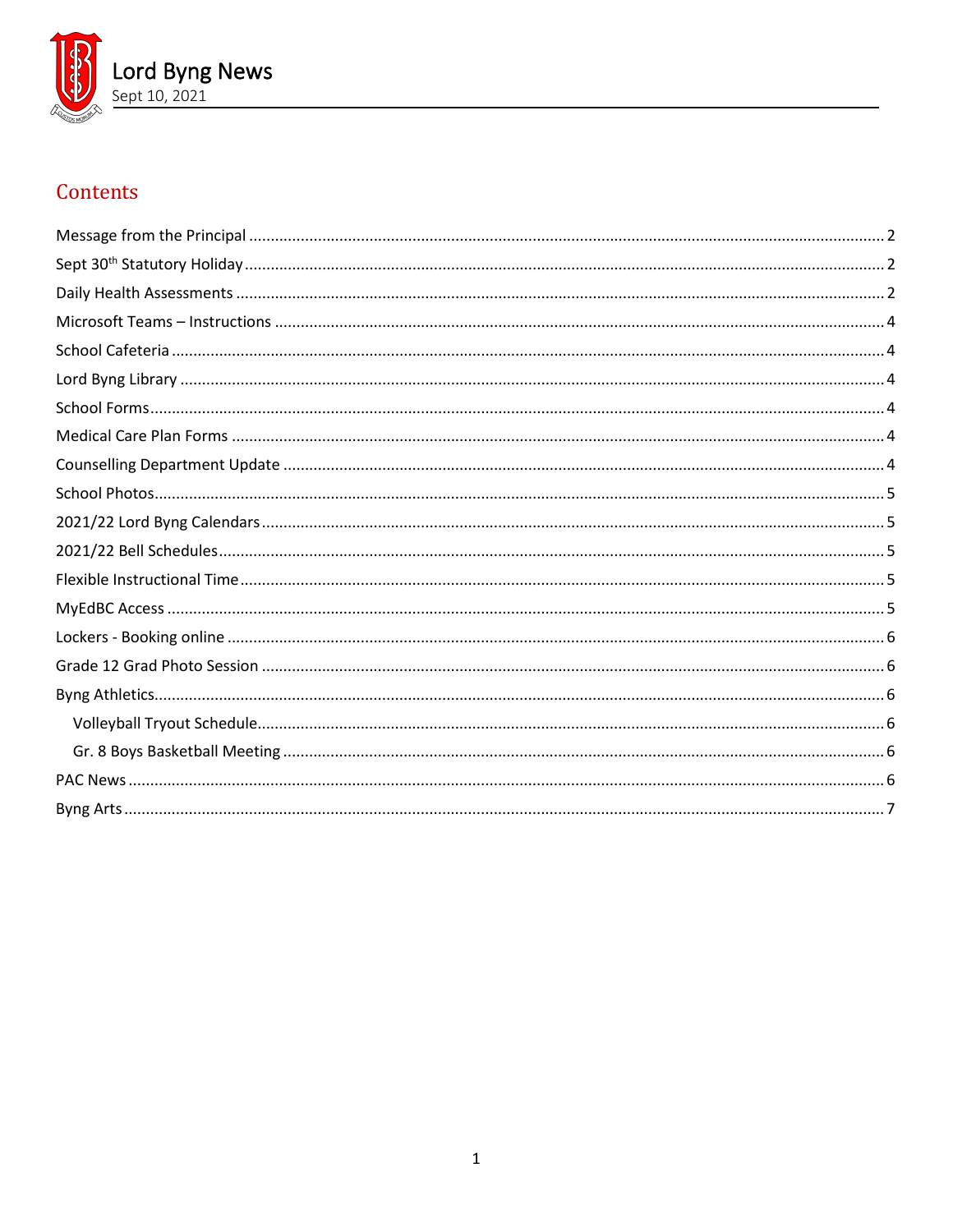## <span id="page-1-0"></span>**Message from the Principal**

Dear Lord Byng Parents, Students and Community Members,

On behalf of the Educational Leadership Team Mr. Vulgaris, Ms. Hughes, and myself Mr. Wilmann I would like to say a big thank you to everyone for making our first week back a great success!!!

None of this would have been possible without the help from our parents and students and our amazing Byng staff teachers, office staff, support staff and building engineers. Opening a school in September is a herculean task in a regular year and in a year when we are still during a pandemic it is especially challenging.

Next week the counselling team Ms. Radic, Ms. Smith, Ms. Birsan and Ms. Boyd will continue to meet with students by grade and complete student timetables for those students that have incomplete schedules.

#### **Thank you for your patience as our counsellors and teachers work to start the school year.**

The information regarding FIT Time PP, please click [HERE](https://www.vsb.bc.ca/schools/lord-byng/About-Us/Publications/Documents/Lord%20Byng%20Assembly%20-%20Flexible%20Instructional%20Time%20-%20Sept%209%202021.pdf)

Return to School Health and Safety Plan, please clic[k HERE](https://www.vsb.bc.ca/schools/lord-byng/About-Us/Publications/Documents/Secondary%20STUDENT%20Training%20COVID%20September.pdf)

Have a great weekend and welcome back to all of you!

<span id="page-1-1"></span>Mr. Wilmann

#### **Sept 30th Statutory Holiday**

Following federal legislation to mark September 30 as the National Day for Truth and Reconciliation, and the provincial government announcement to make it a day of commemoration, all schools and work sites in the Vancouver School District will be closed on this day. This is a day to reflect on the impact of colonialism and genocide that resulted in the establishment of the residential schools system in Canada and the deaths of countless Indigenous children.

#### <span id="page-1-2"></span>**Daily Health Assessments**

All students and staff are required to complete a daily health check prior to coming to school. Students and staff who have COVID symptoms and/or feel unwell should not attend school.

Parents and caregivers are responsible for assessing their children daily before sending them to school. The [K to 12 Health Check website](https://www.k12dailycheck.gov.bc.ca/) and app is an easy way to decide if your child should attend school based on their symptoms. You can download the app on your device:

- [iOS devices \(iPhone/iPad\)](https://apps.apple.com/us/app/bc-k-12-daily-health-checker/id1547334827)
- [Android devices](https://play.google.com/store/apps/details?id=com.qp.k12App)

Daily health checklists are available here: [English,](https://www2.gov.bc.ca/assets/gov/education/kindergarten-to-grade-12/covid/daily-health-check-english.pdf) [ਪੰਜਾਬੀ](https://www2.gov.bc.ca/assets/gov/education/kindergarten-to-grade-12/covid/daily-health-check-punjabi.pdf) [,](https://www2.gov.bc.ca/assets/gov/education/kindergarten-to-grade-12/covid/daily-health-check-farsi.pdf) عرى , [简体中文](https://www2.gov.bc.ca/assets/gov/education/kindergarten-to-grade-12/covid/daily-health-check-chinese-simplified.pdf) , [繁體中文](https://www2.gov.bc.ca/assets/gov/education/kindergarten-to-grade-12/covid/daily-health-check-chinese-traditional.pdf) , [Français ,](https://www2.gov.bc.ca/assets/gov/education/kindergarten-to-grade-12/covid/daily-health-check-french.pdf) فارسی , [Tagalog](https://www2.gov.bc.ca/assets/gov/education/kindergarten-to-grade-12/covid/daily-health-check-tagalog.pdf)

#### **If your child becomes ill while at school**

Any child experiencing COVID-19-like symptoms will be moved to a secluded space, such as a first-aid room or designated health room, where they will be supervised and supported by staff. Parents/guardians will be notified and advised to pick-up their child as soon as possible.

Please ensure that the school has your current contact information, including emergency contact information, to ensure timely pick-up.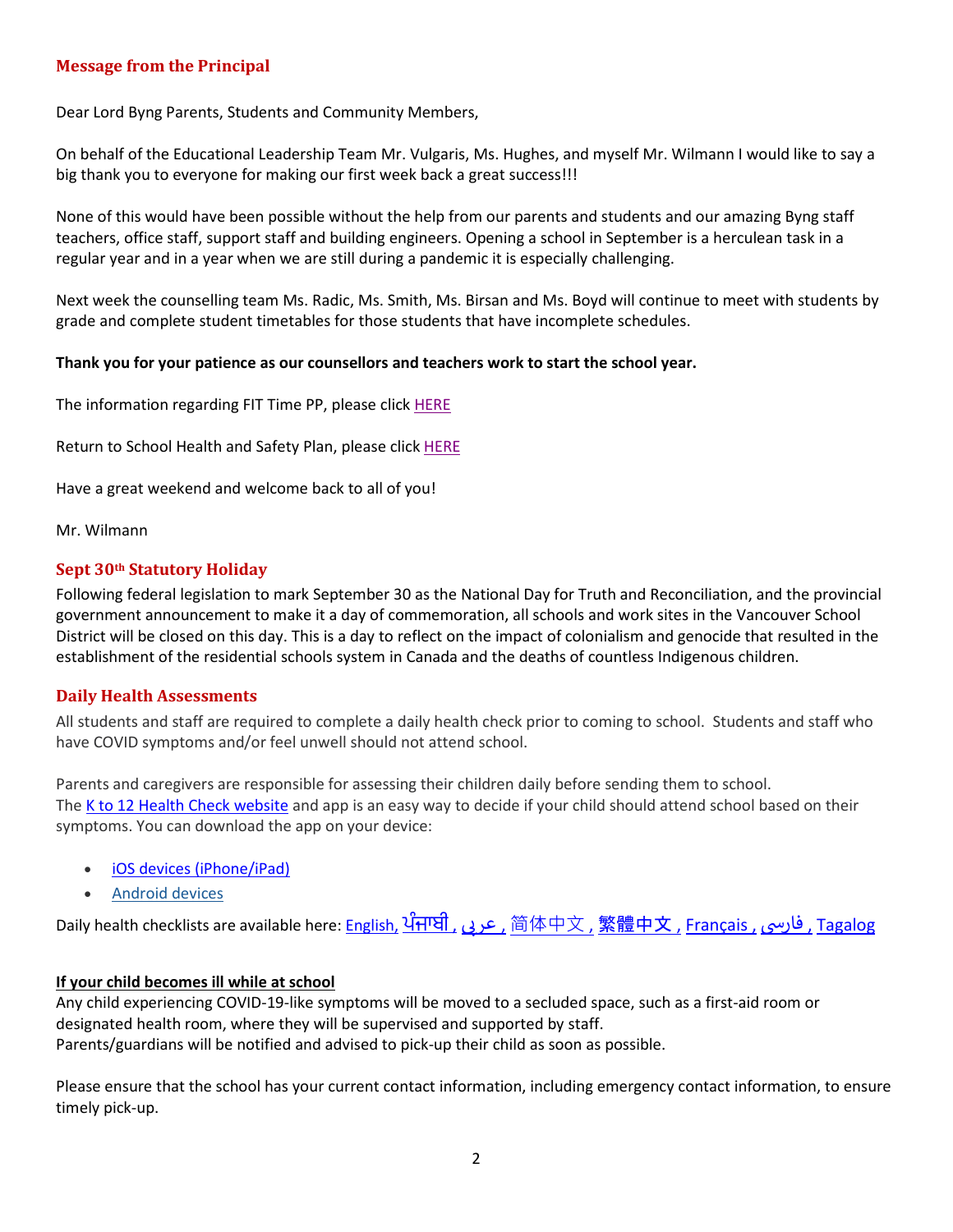## **Wearing masks**

As required in provincial guidelines, all staff, students in grades 4 to 12 and visitors are required to wear masks in all indoor areas, including:

- At their desks
- On school buses

Exceptions include:

- A person who cannot tolerate wearing a mask for health or behavioural reasons
- A person unable to put on or remove a mask without the assistance of another person
- If the mask is removed temporarily for the purposes of identifying the person wearing it
	- If the mask is removed temporarily to engage in an educational activity that cannot be performed while wearing a mask.
- If a person is eating or drinking
- If a person is behind a barrier
	- While providing a service to a person with a disability or diverse ability (for example, a hearing impairment), where visual cues, facial expressions and/or lip reading/movements are important.

#### **Hand hygiene and respiratory etiquette**

School staff will continue to focus on the importance of frequent hand washing (hand sanitizing) and of proper respiratory etiquette, such as coughing/sneezing into your sleeve or into a tissue. Over the past several months the District has replaced faucets in all Vancouver schools to enable proper hand washing. Schools have also been provided with hand sanitizing stations for common areas, classrooms without sinks and at entry and exit locations.

#### **Cleaning and disinfecting schools**

Like last year, enhanced cleaning and disinfecting will take place in every school in the District. This will include ensuring that all frequently touched surfaces are cleaned and disinfected at least once every 24 hours.

# **School Visitors**

Schools in Vancouver will continue to welcome in-person visitors by appointment only. If you would like to make an inperson appointment, please contact the school directly before coming to the school. All visitors are required to wear a mask, complete a daily health check and follow all COVID-safety guidelines.

#### **Keeping your distance**

Schools will continue to create space between students. This will include management of the movement of students in common areas such as hallways and stairwells to prevent crowding. Students will also be reminded to respect the personal space of others, to keep distance between themselves and others, and, to spread out as much as possible. We will also continue to take students outdoors, as much as possible, to engage in learning opportunities.

#### **Ventilation**

Over the past year, significant improvements to ventilation systems have been made at all schools. This work has included making repairs and upgrades to mechanical systems, replacing and upgrading filters, setting controls to maximize the intake of outside air into learning spaces. Work has also been done to make sure windows in learning spaces can be opened to provide good ventilation.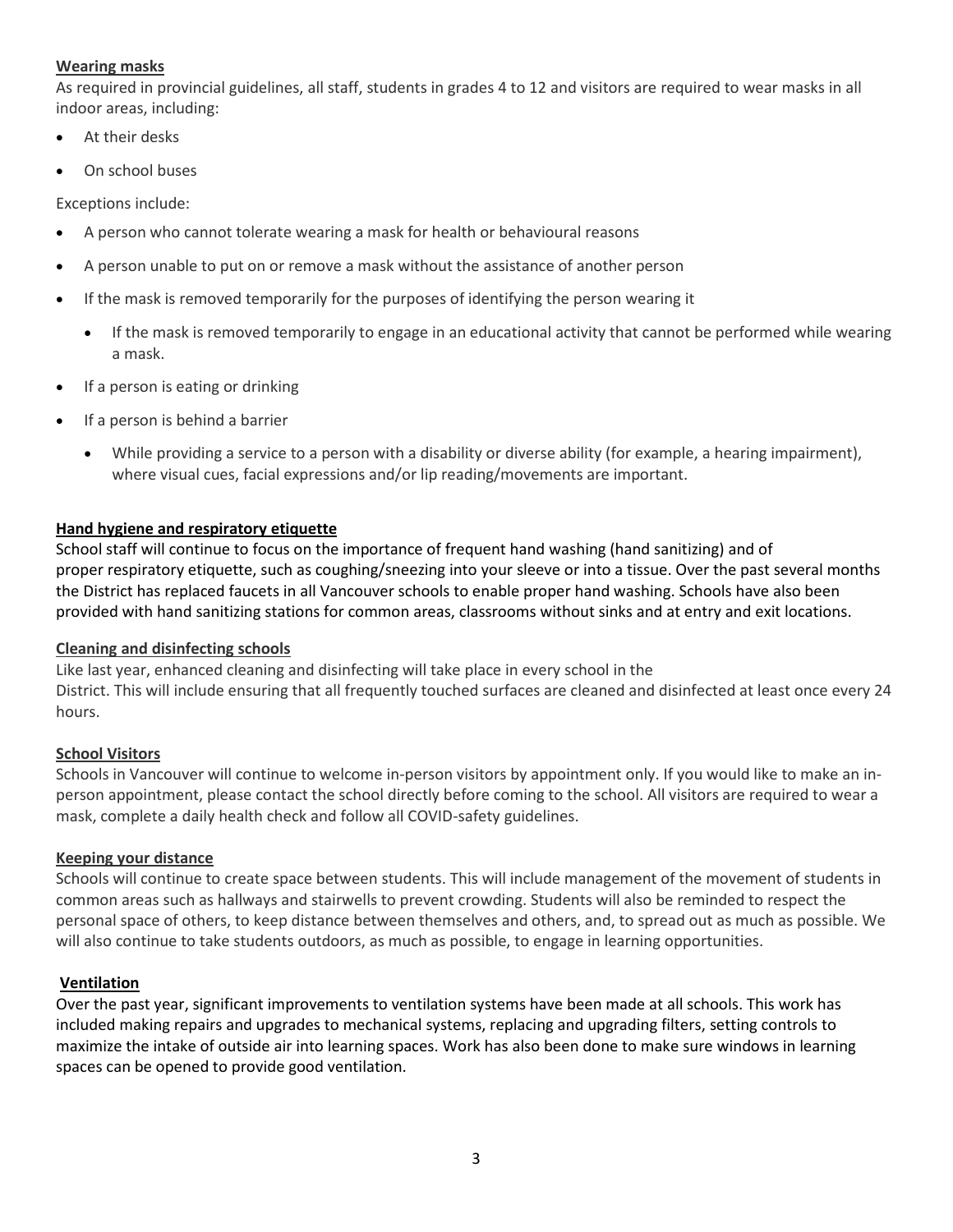#### **More information**

More information about plans and guidelines to keep schools in British Columbia open and safe can be found [here.](https://www2.gov.bc.ca/gov/content/education-training/k-12/covid-19-safe-schools) The District continues to encourage everyone who is eligible, to be fully vaccinated against COVID-19. Details about vaccinations are available [here.](http://www.vch.ca/covid-19/covid-19-vaccine)

#### <span id="page-3-0"></span>**Microsoft Teams – Instructions**

<span id="page-3-1"></span>Getting Started with Microsoft Teams Instructions– Please click [HERE](https://www.vsb.bc.ca/schools/lord-byng/About-Us/Publications/Documents/Microsoft%20Teams%20Sept%20Instructions.pdf)

#### **School Cafeteria**

Cafeteria service is available Monday but space is limited. We are encouraging students to eat outside whenever possible. Alternate lunch spaces are being created.

#### <span id="page-3-2"></span>**Lord Byng Library**

We are happy to say that the library will be up and running starting Monday, September  $13^{th}$ . However, until further notice, the library will only accommodate a *maximum of 50% of its capacity.* Here are some key points on how to best access the space and let students know what is available to them in the library.

**Sign out of books**: For the time being, students are free to sign out books ONLY during lunch. Over the next month or so we will see how this accommodates student needs and then adjust when necessary. We need to be mindful of capacity and current safety guidelines.

**Lunch Hours:** The library will be open during lunch (11:45-12:10) for students to sign out books and print their work. There will be 3 monitors as well as a staff supervisor to assist.

Literacy is an important aspect of the school goals; therefore, we are working to create a safe space for students while ensuring they have access to books and resources throughout the coming year. Let's stay safe and have an amazing year! Ms. Rezler and Ms. Moldowan

#### <span id="page-3-3"></span>**School Forms**

There will be many forms sent home with your son/daughter next week in homeroom class (Media Consent, CASL, Emergency Student Reunification, Neighbourhood Excursion Consent Form). We would appreciate that forms be returned to the school ASAP. Student information verification forms will be published via MyEd account. Details to follow.

#### <span id="page-3-4"></span>**Medical Care Plan Forms**

If your child has a medical condition (diabetes, asthma, anaphylaxis, seizures, or any other health concerns), please have your child come to the office to pick up a medical care plan form.

#### <span id="page-3-5"></span>**Counselling Department Update**

Counsellors are assigned to students by their last name (for all grades):

A to Gr - Ms. Arielle Boyd [aboyd@vsb.bc.ca](mailto:aboyd@vsb.bc.ca) Gs to L – Ms. J. Radic *[jradic@vsb.bc.ca](mailto:jradic@vsb.bc.ca)* M to Te – Ms. Smith [msmith@vsb.bc.ca](mailto:msmith@vsb.bc.ca) Tf to Z - Ms. Birsan [ibirsan@vsb.bc.ca](mailto:ibirsan@vsb.bc.ca)

Counselling department would like to welcome Ms. Arielle Boyd to our team. Ms. Boyd is very excited about joining the Byng community and meeting all her students.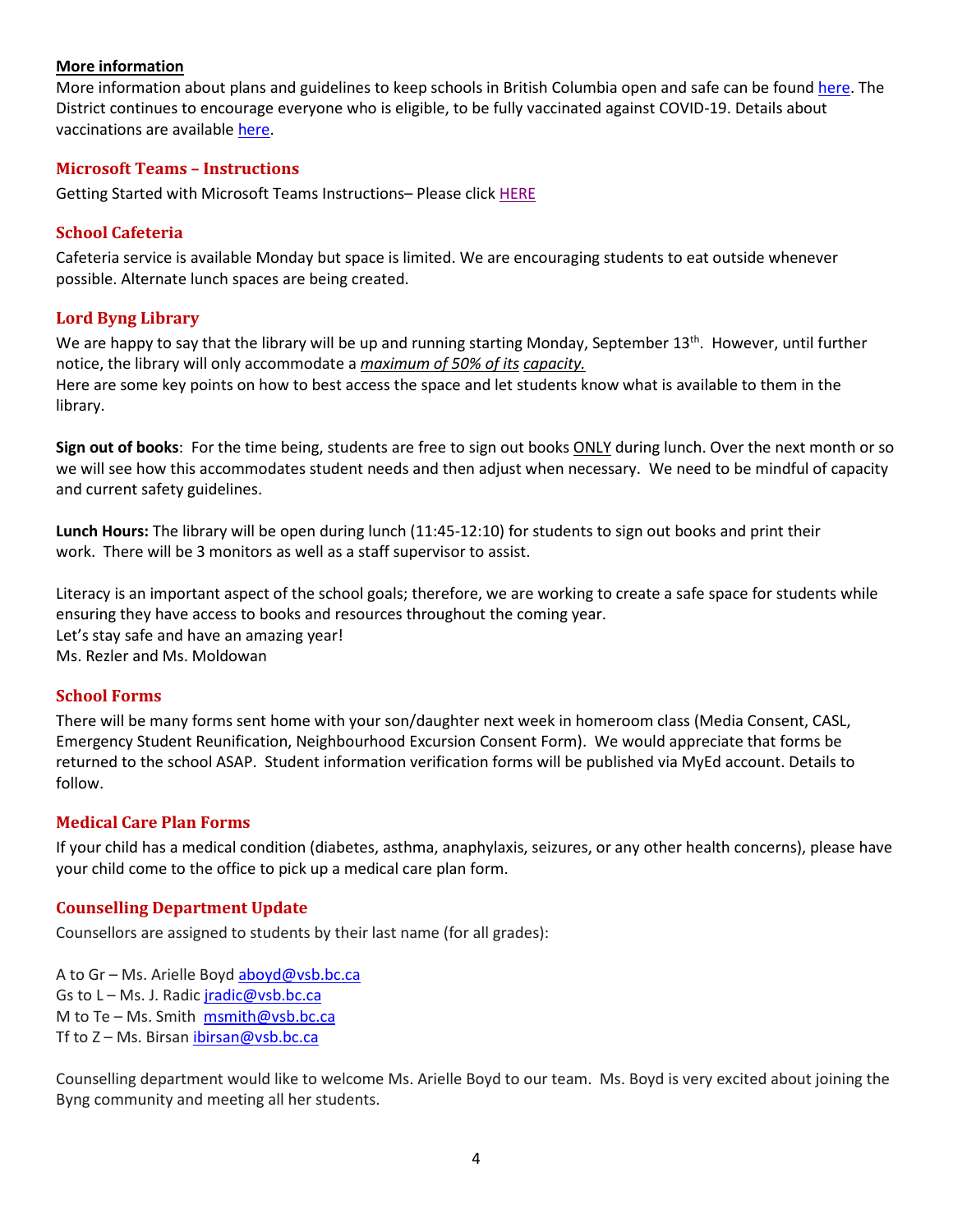#### **Course Changes Requests**

- 1. Priority will be given to all new students and students who have an incomplete timetable.
- 2. Please do not email us with your course requests but rather follow the schedule below and come in person:
- 3. Sept. 9 (Thursday) New students and all grade 12s
- 4. Sept. 10 (Friday) New students and all grade 11s
- 5. Sept. 13 (Monday) New students and all grade 10s
- 6. Sept. 14 (Tuesday) all grade 9s and 8s

Please note all the counsellors will be in the foyer in front of the art gallery. We will be helping students from 9-11am and 1-3pm on these days. On Sept. 15, counsellors will work in their regular offices and will continue to see any students who still need help with their timetables. Please, we encourage you to take your time and think carefully before coming and requesting a change.

#### **Microsoft Teams**

Counsellors will use Teams for sharing various information such as University visits, scholarships, volunteer opportunities etc. Please make sure that you are part of our Teams group. If you are not, please email your counsellor and we will add you. The name of the groups are: Grade 12 (Counselling 2021/22), Grade 11 (Counselling 2021/22), and so on.

#### <span id="page-4-0"></span>**School Photos**

<span id="page-4-1"></span>Our school photo day is scheduled for September 15th.

## **2021/22 Lord Byng Calendars**

Please click [here](https://www.vsb.bc.ca/repository/SBAttachments/0f988815-fa1c-4181-b3e8-0b4f018bfc64_SecondaryCalendar2021-22Byng-Updated.pdf) (updated) to see a list of important dates for the 2021-2022 school calendar, including school opening day as well as a list of vacation days, professional development days and parent conference dates. In addition, National Day for Truth and Reconciliation is on **Thursday, September 30** and school will not be session.

#### <span id="page-4-2"></span>**2021/22 Bell Schedules**

| Monday, Wednesdays, Fridays |                 | Tuesdays |                 | <b>Thursdays</b> |                 |  |
|-----------------------------|-----------------|----------|-----------------|------------------|-----------------|--|
| Period 1                    | $8:40 - 10:01$  | Period 1 | $8:40 - 9:36$   | Period 1         | $8:40 - 10:01$  |  |
| <b>Break</b>                | $10:01 - 10:11$ | F.I.T.   | $9:41 - 10:31$  | <b>Break</b>     | $10:01 - 10:11$ |  |
| Period 2                    | $10:11 - 11:32$ | Period 2 | $10:36 - 11:32$ | Period 2         | $10:11 - 11:32$ |  |
| Lunch                       | $11:32 - 12:17$ | Lunch    | $11:32 - 12:17$ | Lunch            | $11:32 - 12:17$ |  |
| Period 3                    | $12:17 - 1:38$  | Period 3 | $12:17 - 1:38$  | Period 3         | $12:17 - 1:13$  |  |
| Period 4                    | $1:45 - 3:06$   | Period 4 | $1:45 - 3:06$   | F.I.T.           | $1:16 - 2:06$   |  |
|                             |                 |          |                 | Period 4         | $2:10 - 3:06$   |  |

# <span id="page-4-3"></span>**Flexible Instructional Time**

Lord Byng will be incorporating Flexible Instructional Time (F.I.T.) for the 2021-2022 school year on Tuesdays and Thursdays. The purpose of the FIT block is to provide students with time and flexibility to address the Career Education competencies; to meet with teachers for support, guidance and inspiration regarding curriculum or other passions and interests; collaborate with students, teachers or community members; and explore, work on, or complete assignments and projects. FIT time is a period of Instructional Time built into the schedule that allows students to have some measure of choice and control over their own learning. During FIT, students are expected to be in a classroom or learning space, completing school work (either individually or in groups), meeting with teachers for support on classwork, working on projects under teacher supervision or getting caught up on missed work.

#### <span id="page-4-4"></span>**MyEdBC Access**

Access to MyEdBC will be available at the end of day September 3rd.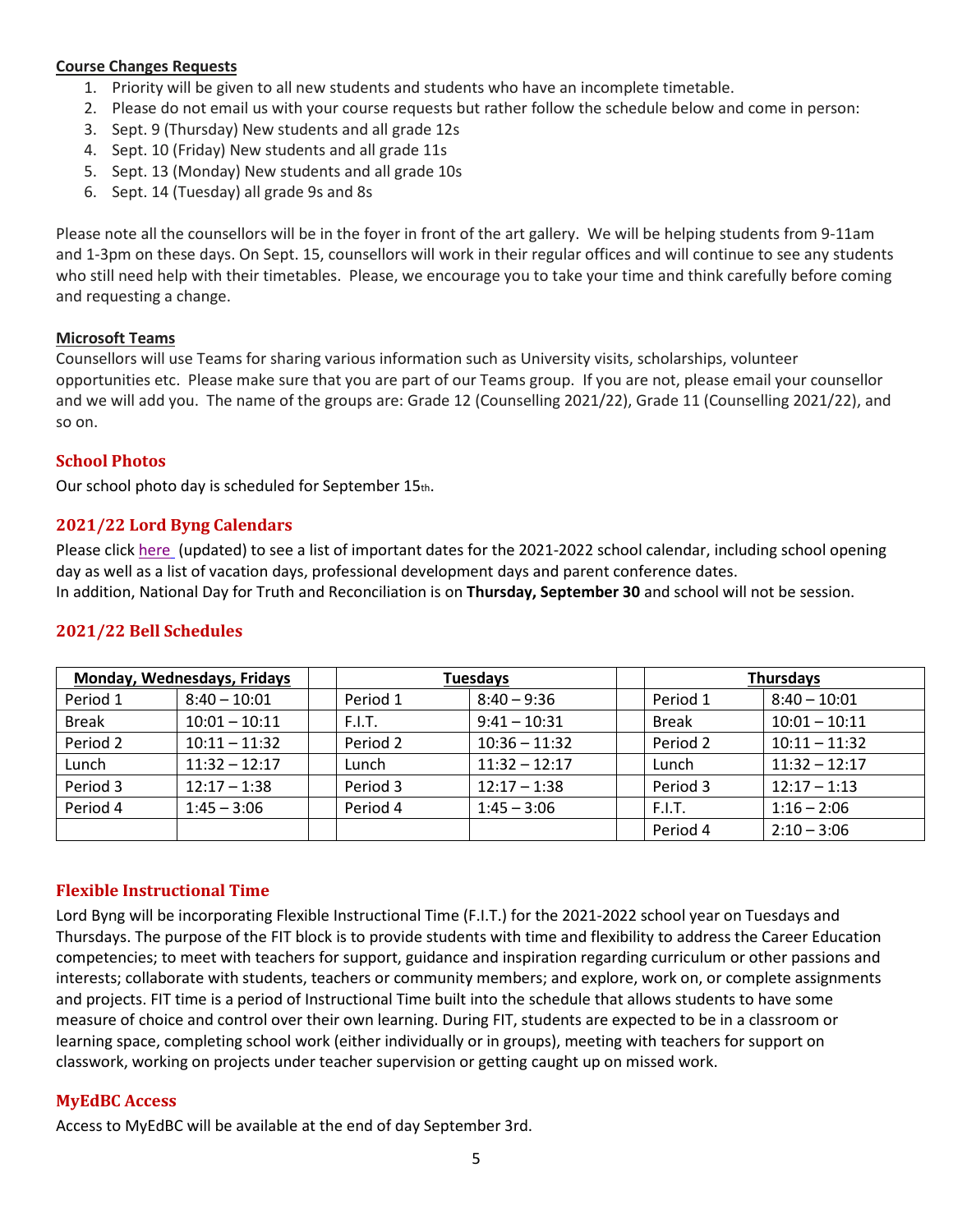For MyEdBC, First time logging in, please click [here.](https://www.vsb.bc.ca/schools/lord-byng/About-Us/Publications/Documents/First%20Time%20Logging%20In.pdf) Grade 8's and new students will have the temporary default password Dist\$2022 when you log in and will be asked to create a new password. You will be receiving an email about this.

## <span id="page-5-0"></span>**Lockers - Booking online**

If you have signed up for a locker in the **B-Building Auditorium/Band zones**, please log in to <https://byng.lockerassignment.com/> to find your new locker number that replaced the original locker number you selected online. New batch of locker numbered 38 to 87 have been replaced the original locker numbered B97-B136; B1227-1274.

A new approach this year for all grades. Locker selection will be done online. Please note Grade 10 students will be required to share their lockers with a partner. Please click [HERE](https://www.vsb.bc.ca/schools/lord-byng/About-Us/Publications/Documents/Student%20Instructions%20to%20select%20locker%20online.pdf) for instructions on how to book online.

## <span id="page-5-1"></span>**Grade 12 Grad Photo Session**

Grade 12 reminder for all grads to have their grad photos taken at Artona Studios from Sept 26-30, 2021. The studio has been booked for Lord Byng students. Students need to make an appointment.

<span id="page-5-2"></span>Please see link for more info and to book your appointment:<https://artona.com/schools/BYNG/programs/graduation>

## **Byng Athletics**

#### <span id="page-5-3"></span>*Volleyball Tryout Schedule*

<span id="page-5-4"></span>Please click [HERE.](https://www.vsb.bc.ca/schools/lord-byng/About-Us/Publications/Documents/Volleyball%20Tryout%20Schedule%202021.pdf) All tryouts will be taking place in the **SMALL GYM.**

#### *Gr. 8 Boys Basketball Meeting*

Any gr. 8 boy interested in basketball this season please attend a meeting Wednesday September 15th at lunch in the small gym.

#### <span id="page-5-5"></span>**PAC News**

Dear Byng families,

Welcome back to all parents and students! We are very appreciative of our community's collective effort so that students were able to return to full time in person instruction this September. A big thanks to all the teachers and staff who are also transitioning to a new semester system.

Please join us for our first PAC meeting of this school year on Wednesday, September 22nd from 7pm-8:30pm via Zoom. A link to the meeting will be sent out the day before the meeting. These meetings are a great opportunity to get updates from our principal Mr. Wilmann and other Byng staff. There will be a Q & A portion and we encourage parents to submit their questions in advance through the link below.

#### Questions for the next PAC Meeting [on Wednesday, September 22nd, 2021.](https://docs.google.com/forms/d/e/1FAIpQLScyBVYPklqIDbzixE0Q0Q5YHsR72y_3Jp6A0mfKZ4t7Nq1hEA/viewform?usp=sf_link)

We are looking for a couple parents/guardians to join us on the PAC Executive this year! If you are interested in volunteering a little time to help bridge the parent community to the school, please email us before the September 22 meeting at [lordbyngschoolpac@gmail.com](mailto:lordbyngschoolpac@gmail.com) to learn more.

For any other PAC related inquiries please feel free to email us at [lordbyngschoolpac@gmail.com.](mailto:lordbyngschoolpac@gmail.com)

Look forward to connecting with you soon!

#### **2021/22 PAC Meeting Dates:**

September 22, 2021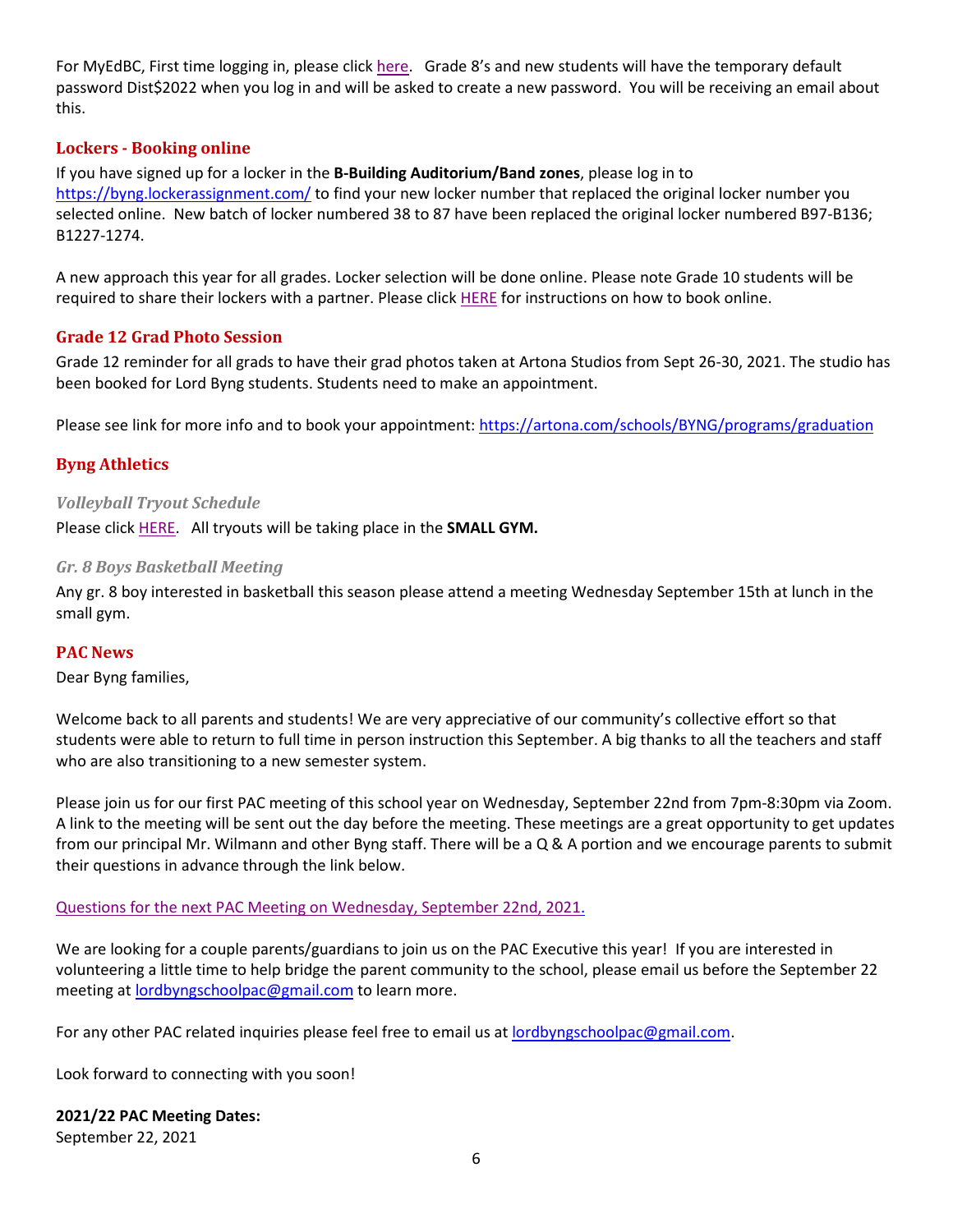October 20, 2021 November 17, 2021 January 19, 2022 February 16, 2022 April 20, 2022 May 18, 2022

# <span id="page-6-0"></span>**Byng Arts**

ATTENTION ARTISTS – Call for Artwork

We want to know what you have been doing all summer. Bring your artwork to the Gallery next week and submit it for the first show of the year.

We are excited to replace the current collection of boxes and sports equipment with your drawings and paintings.

Make sure to put your name and grade on the back and a way to contact you (email or phone number). This show is open to everyone.

You can't get smART without ART.

Contact Mr. Hartley-Folz if you have any questions [\(jhartley@vsb.bc.ca\)](mailto:jhartley@vsb.bc.ca)

BYNG ARTS INFO

#### **A Welcome Note from Mr. Hartley-Folz**

The year ahead offers the opportunity to be curious and fully engaged with the world around us. Like the poet Ogden Nash has been quoted as saying, "*Shake and shake the* ketchup bottle*. None comes out and then a lottle."* I hope that you will shake things up this upcoming year and that you will find a more confident voice, a greater depth of creativity and the courage to try new things.

A high school can be nothing more than a necessary stepping stone in a student's path towards adulthood. We are skilled enough, confident enough and creative enough to take a different approach. Take the time to look at the year ahead and celebrate the possibility it holds. Celebrate the curiosity that got you here and your courage to make difficult choices. Celebrate your openness to new challenges and your willingness to make them happen.

It is an incredible privilege to accompany all of you on your journey and hopefully be a part of shaking things up. Thank you for keeping things interesting and unpredictable, your curiosity, passion and commitment to excellence defines us as a school and more importantly it defines you as the artist, actor, musician and individual that you aspire to be.

Welcome back.

#### Byng Arts Teams Site

We are rebuilding the Byng Arts Teams site and should have it up and ready to go by next week.

Like last year, the Teams site will be a place for use to share information and a link for us to come together and celebrate the creativity that we all value.

One of our first themes for the online Gallery is to play with your food and re-create a piece of art with your breakfast, dinner, or lunch! On your marks, get set, MAKE!!!